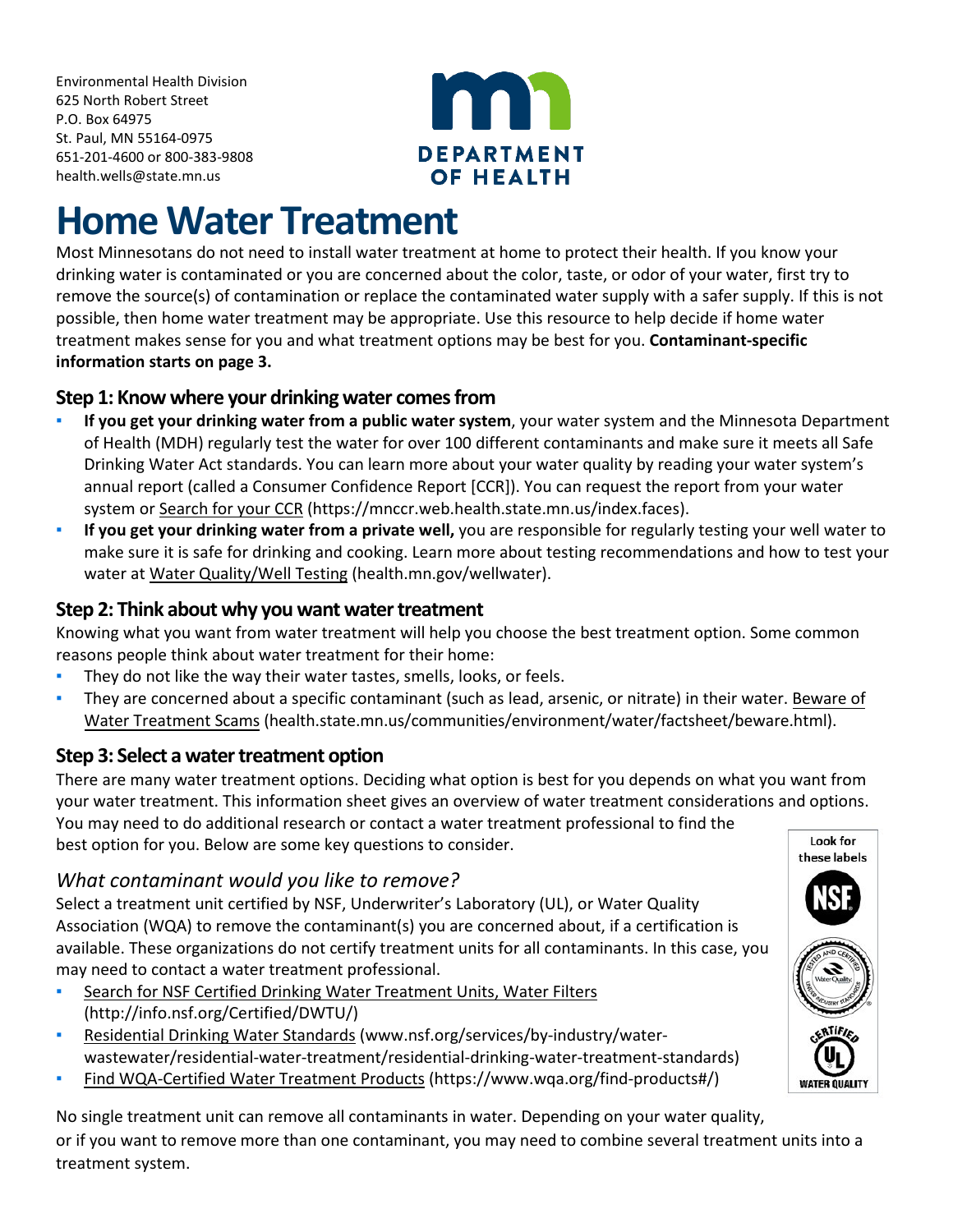## *Do you want to treat all of the water in your home or just drinking water?*

There are two main types of home water treatment:

- **Point-of-use (POU)** units treat water at one faucet or one location. Examples include pour-through pitchers or units that sit on the counter, attach to a faucet, are part of a refrigerator water/ice dispenser, or are under the sink. POU is a good option for treating only the water you use for drinking and cooking.
- **Point-of-entry (POE)** units are installed on the water line as it enters the home. POE units treat all of the water in your home.

## *What is your budget?*

Prices vary widely for treatment options—anywhere from less than twenty dollars to thousands of dollars. Things to consider for your water treatment budget include whether you want to treat just your drinking water at one tap or all of the water in your home, maintenance costs, and whether you will install the treatment yourself or hire a professional. Your household may qualify for one of the following loans (which you have to pay back) or grants (which you do not have to pay back) to help pay for water treatment.

- AgBMP Loan Program provides low interest loans to farmers, rural landowners, and agriculture supply businesses. Contact your local Soil and Water Conservation District or see [Agriculture Best Management](http://www.mda.state.mn.us/agbmploan)  Practices (BMP) Loan Program [\(www.mda.state.mn.us/agbmploan\)](http://www.mda.state.mn.us/agbmploan).
- **Single Family Housing Repair Loans and Grants** provide low interest loans for homeowners with income below 50 percent of the area's median income and grants for people over the age of 62 years. See Single Family Housing Repair Loans and Grants [\(https://www.rd.usda.gov/programs-services/single-family-housing](https://www.rd.usda.gov/programs-services/single-family-housing-repair-loans-grants)[repair-loans-grants\)](https://www.rd.usda.gov/programs-services/single-family-housing-repair-loans-grants).
- **Eix Up Program** provides fixed interest rate loans to homeowners. Go to Minnesota Housing [\(www.mnhousing.gov\)](http://www.mnhousing.gov/) and click on "Homebuyers & Homeowners—Improve Your Home".

## **Step 4: Install water treatment**

You can purchase and install a treatment unit on your own, or you can work with a water treatment professional. Search for water treatment professionals in your telephone book, online, or at [Find Water Treatment Providers](http://www.wqa.org/find-providers) [\(www.wqa.org/find-providers\)](http://www.wqa.org/find-providers). If you work with a treatment professional, make sure they are a licensed plumber or licensed water conditioning contractor by using the Minnesota Department of Labor and Industry'[s License](https://secure.doli.state.mn.us/lookup/licensing.aspx)  Lookup [\(https://secure.doli.state.mn.us/lookup/licensing.aspx\).](https://secure.doli.state.mn.us/lookup/licensing.aspx) Here are some [Recommended Questions to Ask a](https://www.wqa.org/improve-your-water/questions-to-ask)  Water Treatment Professional [\(https://www.wqa.org/improve-your-water/questions-to-ask\)](https://www.wqa.org/improve-your-water/questions-to-ask).

## **Step 5: Test and maintain water treatment**

After installing treatment, test the treated water to make sure the treatment is working. Then, follow the manufacturer's recommendations for cleaning and maintenance. All water treatment units require regular maintenance to work properly. Maintenance can include changing filters, disinfecting the unit, backwashing, or cleaning out mineral build-up (scale). **Water treatment units that are not properly maintained will lose their effectiveness over time. In some cases, unmaintained units can make water quality worse and make you sick.**

## **Resources**

- **EXECTERS For Disease Control and Prevention. A Guide to Drinking Water Treatment Technologies for Household** Use [\(https://www.cdc.gov/healthywater/drinking/home-water-treatment/household\\_water\\_treatment.html\).](https://www.cdc.gov/healthywater/drinking/home-water-treatment/household_water_treatment.html)
- MDH. A Z List of Contaminants in Water [\(health.state.mn.us/communities/environment/water/contaminants/](https://www.health.state.mn.us/communities/environment/water/contaminants/index.html) [index.html\).](https://www.health.state.mn.us/communities/environment/water/contaminants/index.html)
- MDH. Home Water Softening [\(health.state.mn.us/communities/environment/water/factsheet/softening.html\).](https://www.health.state.mn.us/communities/environment/water/factsheet/softening.html)
- MDH[. Water Quality/Well Testing](http://www.health.state.mn.us/wellwater) (health.mn.gov/wellwater).
- NSF. Drinking Water Filters, Testing and Treatment [\(www.nsf.org/consumer-resources/water-quality/water](http://www.nsf.org/consumer-resources/water-quality/water-filters-testing-treatment)[filters-testing-treatment\).](http://www.nsf.org/consumer-resources/water-quality/water-filters-testing-treatment)
- **The Private Well Class. Water Treatment Solutions [\(privatewellclass.org/lesson-10\).](http://privatewellclass.org/lesson-10)**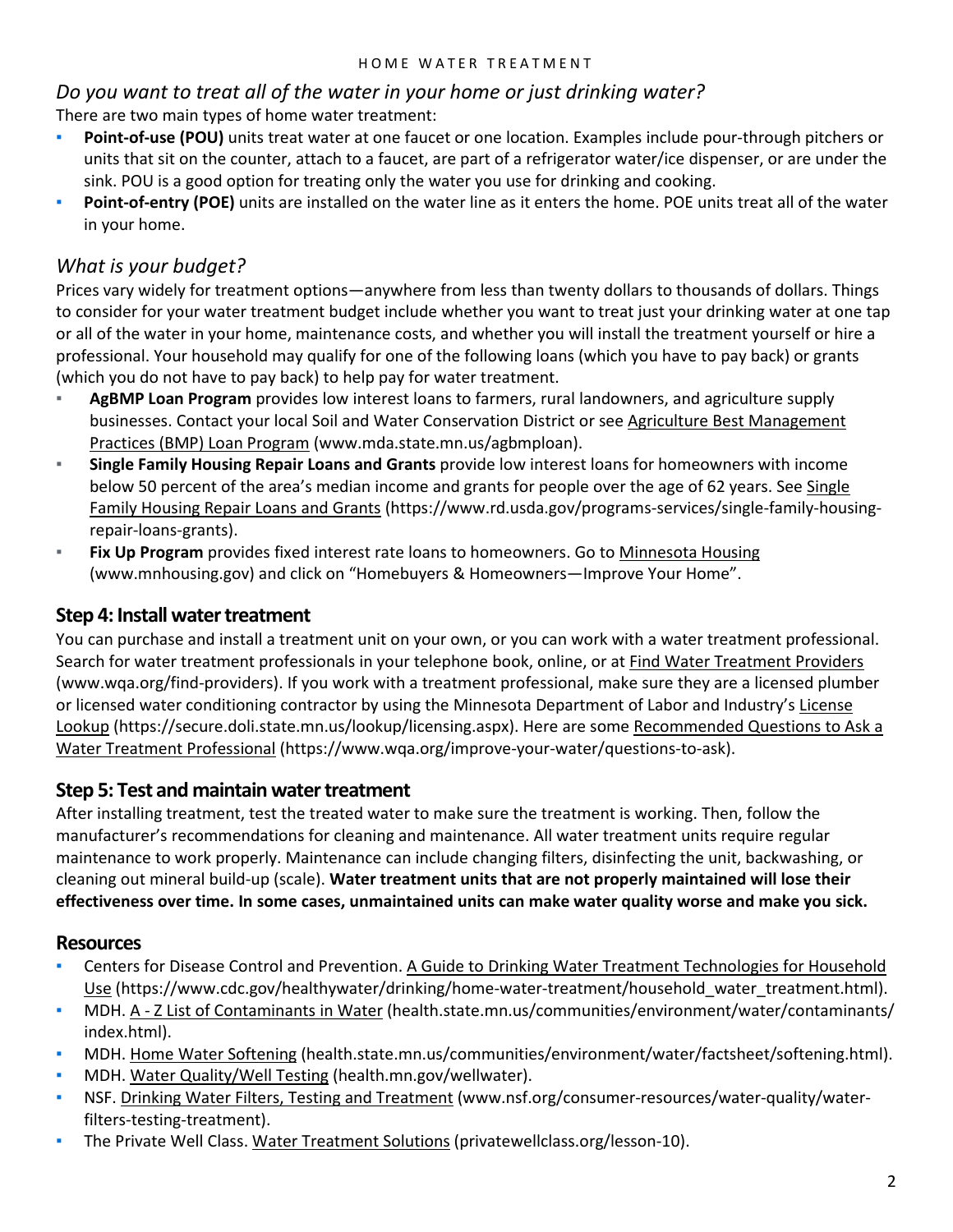#### **Water treatment units and the contaminants they treat**

This table shows the most common home water treatment units and the contaminants the units can remove. Learn more about the treatment units and cost estimates on the following pages. Ť.

| $\bullet$ = designed to fully or partially remove<br>$O =$ may partially remove | Adsorptive media filtration <sup>1</sup> | Aeration and filtration | Anion exchange <sup>1</sup> | Carbon filter <sup>1</sup> | Continuous chlorination and<br>filtration | Distillation | Oxidizing media filtration | Ozonation and filtration | Reverse osmosis | Ultraviolet (UV) disinfection | Water softening |
|---------------------------------------------------------------------------------|------------------------------------------|-------------------------|-----------------------------|----------------------------|-------------------------------------------|--------------|----------------------------|--------------------------|-----------------|-------------------------------|-----------------|
| Color, taste, or odor issues                                                    |                                          | $\bullet$               |                             | $\bullet$                  | $\bullet$                                 | $\bullet$    | $\bullet$                  | $\bullet$                | $\bullet$       |                               |                 |
| Ammonia                                                                         |                                          | $\bullet$               |                             |                            | $\bullet$                                 |              |                            |                          |                 |                               |                 |
| Arsenic <sup>2</sup>                                                            | $\bullet$                                | $\circ$                 | $\bullet$                   |                            | $\bullet$                                 | $\bullet$    | $\bullet$                  |                          | $\bullet$       |                               |                 |
| Bacteria <sup>3</sup>                                                           |                                          |                         |                             |                            |                                           | $\bullet$    |                            |                          | $\bullet$       | $\bullet$                     |                 |
| Calcium                                                                         |                                          |                         |                             |                            |                                           | $\bullet$    |                            |                          | $\bullet$       |                               | $\bullet$       |
| Chloride                                                                        |                                          |                         |                             |                            |                                           | $\bullet$    |                            |                          | $\bullet$       |                               |                 |
| Chlorine                                                                        |                                          | $\bullet$               |                             | $\bullet$                  |                                           |              |                            |                          |                 |                               |                 |
| Copper                                                                          |                                          |                         |                             |                            |                                           | $\bullet$    |                            |                          | $\bullet$       |                               |                 |
| Fluoride                                                                        | $\bullet$                                |                         | $\bullet$                   | $\bullet$                  |                                           | $\bullet$    |                            |                          | $\bullet$       |                               |                 |
| Hydrogen sulfide                                                                |                                          | $\bullet$               |                             | $\bullet$                  |                                           |              | $\bullet$                  |                          |                 |                               |                 |
| Iron                                                                            |                                          | $\bullet$               |                             | $\bullet$                  | $\bullet$                                 | $\bullet$    | $\bullet$                  |                          | $\bullet$       |                               |                 |
| Lead                                                                            |                                          |                         |                             | $\bullet$                  |                                           | $\bullet$    |                            |                          | $\bullet$       |                               |                 |
| Magnesium                                                                       |                                          |                         |                             |                            |                                           | $\bullet$    |                            |                          | $\bullet$       |                               |                 |
| Manganese                                                                       |                                          | $\bullet$               |                             | $\bullet$                  | $\bullet$                                 | $\bullet$    | $\bullet$                  | $\bullet$                | $\bullet$       |                               |                 |
| Methane                                                                         |                                          | $\bullet$               |                             |                            |                                           |              |                            |                          |                 |                               |                 |
| Nitrate                                                                         |                                          |                         | $\bullet$                   |                            |                                           | $\bullet$    |                            |                          | $\bullet$       |                               |                 |
| Nitrite                                                                         |                                          | $\circ$                 | $\bullet$                   |                            |                                           | $\bullet$    |                            |                          | $\bullet$       |                               |                 |
| Other dissolved solids (ODS)                                                    |                                          |                         |                             |                            |                                           | $\bullet$    |                            |                          | $\bullet$       |                               |                 |
| Pesticides and other synthetic organic compounds (SOCs)                         |                                          |                         |                             | $\bullet$                  |                                           | $\bullet$    |                            |                          | $\bullet$       |                               |                 |
| Perfluoroalkyl substances (PFAS)                                                |                                          |                         |                             | $\bullet$                  |                                           |              |                            |                          | $\bullet$       |                               |                 |
| Radium                                                                          |                                          | $\circ$                 |                             |                            | $\circ$                                   | $\bullet$    | $\bullet$                  |                          | $\bullet$       |                               |                 |
| Radon                                                                           |                                          | $\bullet$               |                             | $\bullet$                  |                                           |              |                            |                          |                 |                               |                 |
| Selenium                                                                        | $\bullet$                                |                         | $\bullet$                   |                            |                                           | $\bullet$    |                            |                          | $\bullet$       |                               |                 |
| Sodium                                                                          |                                          |                         |                             |                            |                                           |              |                            |                          |                 |                               |                 |
| Sulfate                                                                         | $\bullet$                                |                         | $\bullet$                   |                            |                                           | $\bullet$    |                            |                          | $\bullet$       |                               |                 |
| Trichloroethylene (TCE)                                                         |                                          | $\bullet$               |                             | $\bullet$                  |                                           |              |                            |                          | $\bullet$       |                               |                 |
| Trihalomethanes (THMs)                                                          |                                          | $\bullet$               |                             | $\bullet$                  |                                           |              |                            |                          | $\bullet$       |                               |                 |
| Uranium                                                                         | $\bullet$                                |                         | $\bullet$                   |                            |                                           | $\bullet$    |                            |                          | $\bullet$       |                               |                 |
| Vinyl chloride                                                                  |                                          | $\bullet$               |                             |                            |                                           |              |                            |                          | $\bullet$       |                               |                 |
| Viruses <sup>3</sup>                                                            |                                          |                         |                             |                            | $\bullet$                                 | $\bullet$    |                            |                          | $\bullet$       | $\bullet$                     |                 |
| Volatile organic compounds (VOCs)                                               |                                          | $\bullet$               |                             | $\bullet$                  |                                           |              |                            |                          | $\bullet$       |                               |                 |

<span id="page-2-0"></span><sup>&</sup>lt;sup>1</sup> The substances that these technologies reduce or remove depends on the filter media or resin.

<span id="page-2-1"></span><sup>&</sup>lt;sup>2</sup> There are two types of arsenic in Minnesota groundwater: arsenic(III) and arsenic(V). Pre-oxidation (chlorination, aeration, or ozonation) may be needed before water treatment to make sure the treatment removes the type of arsenic present in your water. Sulfate levels above 100 parts per billion may also affect what type of water treatment will remove arsenic. MDH recommends working with a water treatment professional to make sure your treatment unit/system effectively removes arsenic.

<span id="page-2-2"></span><sup>&</sup>lt;sup>3</sup> If you are using a filter, make sure your filter has the necessary pore size for the bacteria or virus you are trying to remove.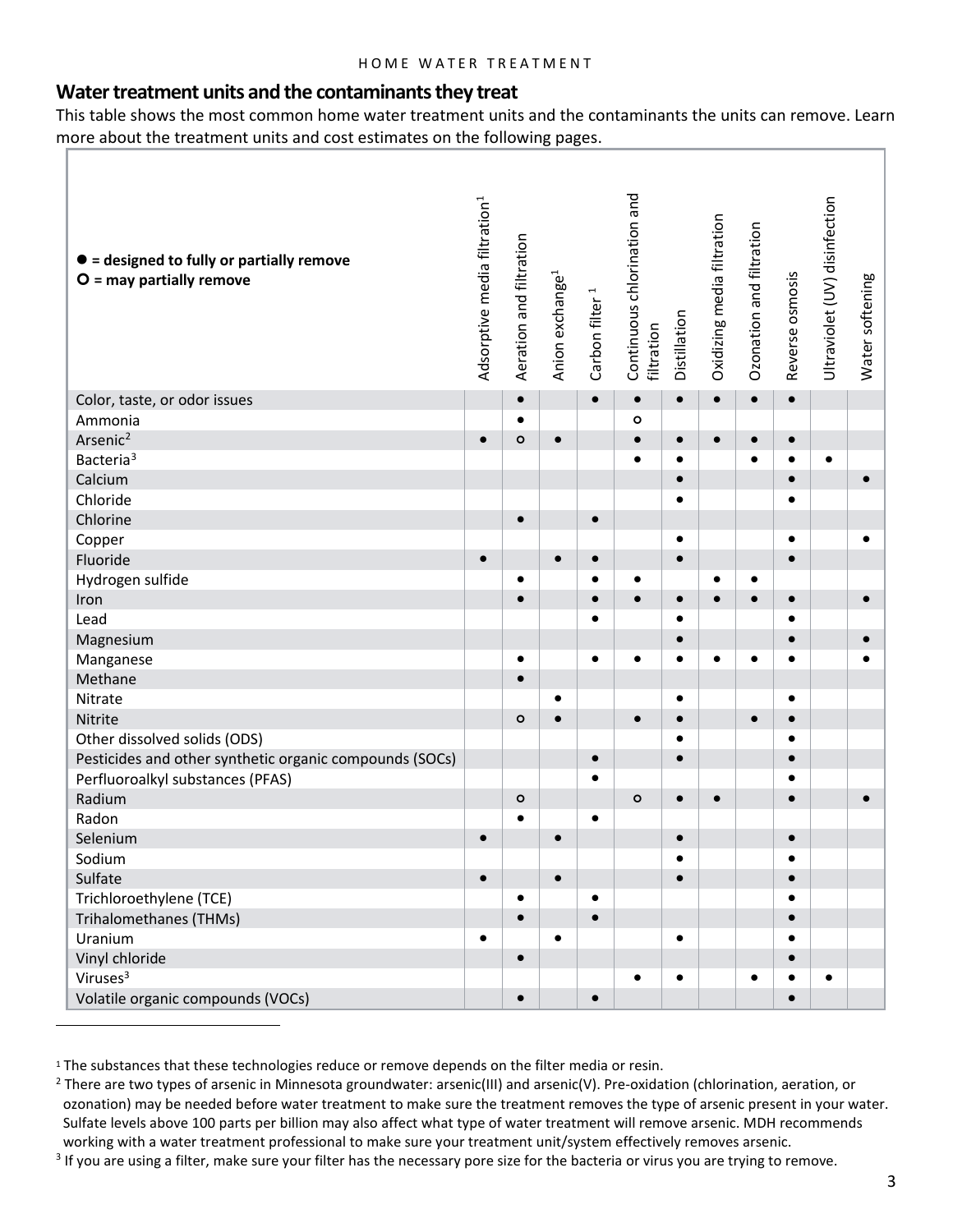#### <span id="page-3-1"></span><span id="page-3-0"></span>**Summary of home water treatment options**

| <b>Treatment</b><br>option               | <b>Description</b>                                                                                                                                                                                                                                                                                  | <b>Pros and cons</b>                                                                                                                                                                                          | Point-of-use<br>cost <sup>4</sup> estimate                                              | Point-of-entry<br>cost <sup>4</sup> estimate                                                                    | Designed to fully or<br>partially remove                                                                                                                                                                                                                                                                                                    |
|------------------------------------------|-----------------------------------------------------------------------------------------------------------------------------------------------------------------------------------------------------------------------------------------------------------------------------------------------------|---------------------------------------------------------------------------------------------------------------------------------------------------------------------------------------------------------------|-----------------------------------------------------------------------------------------|-----------------------------------------------------------------------------------------------------------------|---------------------------------------------------------------------------------------------------------------------------------------------------------------------------------------------------------------------------------------------------------------------------------------------------------------------------------------------|
| <b>Adsorptive</b><br>media<br>filtration | A charged media bed causes<br>ions of the opposite charge<br>(contaminants) to be pulled<br>out of the water and attach to<br>the media.                                                                                                                                                            | Pros: Produces very little<br>wastewater. Does not require<br>adding chemicals to the water.<br><b>Cons: Treatment effectiveness may</b><br>depend on the pH of the water.                                    | Initial: \$300 to<br>\$700<br>Maintenance:<br>\$300 to \$500<br>every 6 to 12<br>months | Initial: \$2,400 to<br>\$4,500<br>Maintenance: \$700<br>to \$900 every year                                     | Depends on the type of<br>media. The two most<br>common media are<br>activated alumina and iron-<br>based.<br>Activated alumina media<br>removes arsenic, fluoride,<br>selenium, sulfate, uranium.<br>Iron-based media removes<br>arsenic. It may not be as<br>effective at removing<br>arsenic if there is also<br>phosphate in the water. |
| <b>Aeration and</b><br>filtration        | An aerator brings oxygen into<br>the water. The oxygen helps<br>change dissolved<br>contaminants into solid<br>particles. The solid particles<br>are large enough to be filtered<br>out of the water.<br>Some types of aeration cause<br>VOCs and dissolved gases to<br>evaporate out of the water. | Pros: Does not require adding<br>chemicals to the water.<br>Cons: Water with too much oxygen<br>can be corrosive and corrode your<br>pipes; this may be a health concern<br>if you have copper or lead pipes. | N/A <sup>5</sup>                                                                        | Initial: \$800 to<br>\$4,000<br>Maintenance: Extra<br>water to backwash;<br>replacement of the<br>filter media. | Color, taste, or odor issues<br>Ammonia, chlorine,<br>hydrogen sulfide, iron,<br>manganese, methane,<br>other dissolved gases,<br>radon, TCE, THMs, vinyl<br>chloride, VOCs<br>May partially remove:<br>arsenic (only if there is also<br>high iron), nitrite, radium.                                                                      |

 $\overline{a}$ 

<sup>&</sup>lt;sup>4</sup> Point-of-use and point-of-entry cost estimates are based on quotes obtained in 2017 and research in 2018; actual costs may vary. In general, the low-end cost is for a treatment unit the homeowner installs; the high-end cost is for a treatment unit installed by a water treatment professional.

 $5$  N/A: Treatment technology is not typically available in this type.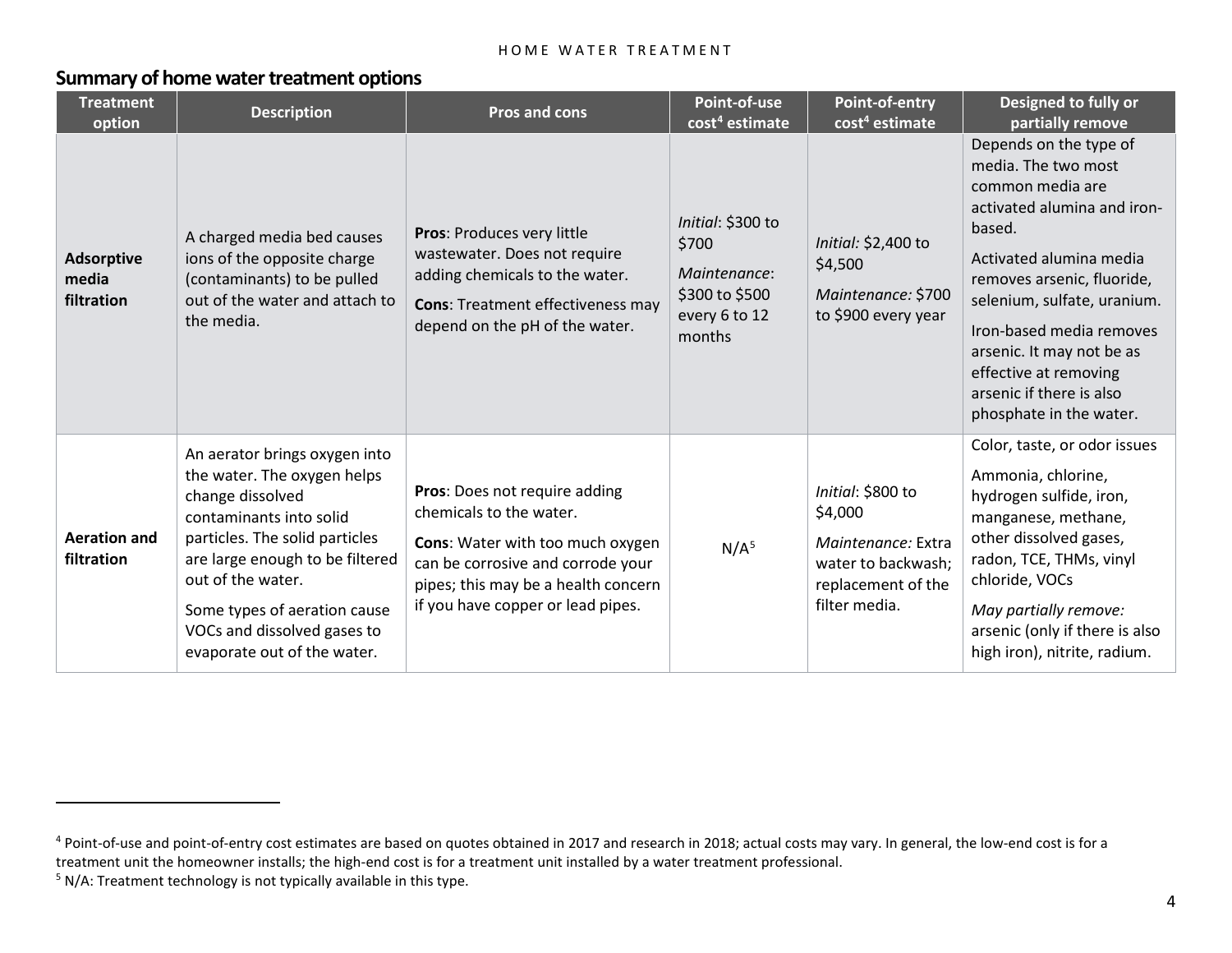| <b>Treatment</b><br>option                                                                | <b>Description</b>                                                                                                                                                                              | <b>Pros and cons</b>                                                                                                                                                                                                                                                                                                                                                                                                                           | Point-of-use<br>cost <sup>4</sup> estimate                                                                  | Point-of-entry<br>cost <sup>4</sup> estimate                                                                                                                         | Designed to fully or<br>partially remove                                                                                                                                                                                                                                                                                                                                                                               |
|-------------------------------------------------------------------------------------------|-------------------------------------------------------------------------------------------------------------------------------------------------------------------------------------------------|------------------------------------------------------------------------------------------------------------------------------------------------------------------------------------------------------------------------------------------------------------------------------------------------------------------------------------------------------------------------------------------------------------------------------------------------|-------------------------------------------------------------------------------------------------------------|----------------------------------------------------------------------------------------------------------------------------------------------------------------------|------------------------------------------------------------------------------------------------------------------------------------------------------------------------------------------------------------------------------------------------------------------------------------------------------------------------------------------------------------------------------------------------------------------------|
| Anion<br>exchange                                                                         | Anion exchange removes<br>dissolved minerals in the<br>water. The owner adds<br>sodium chloride or potassium<br>chloride (salt), which replaces<br>negatively charged minerals in<br>the water. | Pros: Sodium chloride and<br>potassium chloride are safe to<br>handle and easy to buy.<br>Cons: Anion exchange may affect<br>how corrosive your water is and<br>can corrode your pipes; this may<br>be a health concern if you have<br>copper or lead pipes. If treatment<br>is not maintained properly, high<br>concentrations of the contaminant<br>can be dumped back into the<br>water. Salt use can negatively<br>affect the environment. | N/A <sup>5</sup>                                                                                            | Initial: \$1,500 to<br>\$2,500<br>Maintenance: \$700<br>to \$900 every 8 to<br>10 years                                                                              | Depends on the resin.<br>Resins may be certified to<br>remove arsenic, fluoride,<br>nitrate, nitrite, selenium,<br>sulfate, uranium.                                                                                                                                                                                                                                                                                   |
| <b>Carbon filter</b><br>(This includes<br>granular<br>activated<br>carbon<br>filters-GAC) | Contaminants accumulate on<br>the filter while water passes<br>through.                                                                                                                         | Pros: Point-of-use carbon filters<br>are inexpensive and easy to find<br>and use.<br>Cons: Harmful bacteria can grow if<br>you do not regularly maintain and<br>replace the filter according to the<br>instructions. If the filter is not<br>replaced according to the<br>instructions, it can become<br>saturated and begin to release<br>contaminants into the water.                                                                        | Initial: \$10 to<br>\$100<br>Maintenance:<br>\$10 to \$100<br>every few<br>months to<br>replace the filter. | Initial: \$500 to<br>\$3,000<br>Maintenance: Extra<br>water to backwash<br>or adding a<br>disinfectant to kill<br>bacterial growth.<br>Replacement of the<br>filter. | Color, taste, or odor issues<br>Contaminant removal<br>depends on the filter's pore<br>size.<br>Some filters are certified to<br>remove chlorine, fluoride,<br>hydrogen sulfide, iron, lead,<br>manganese, radon, TCE,<br>THMs and other<br>disinfection by-products,<br>VOCs.<br>An MDH study showed that<br>GAC filters are effective at<br>removing PFAS.<br>POE units may also treat<br>pesticides and other SOCs. |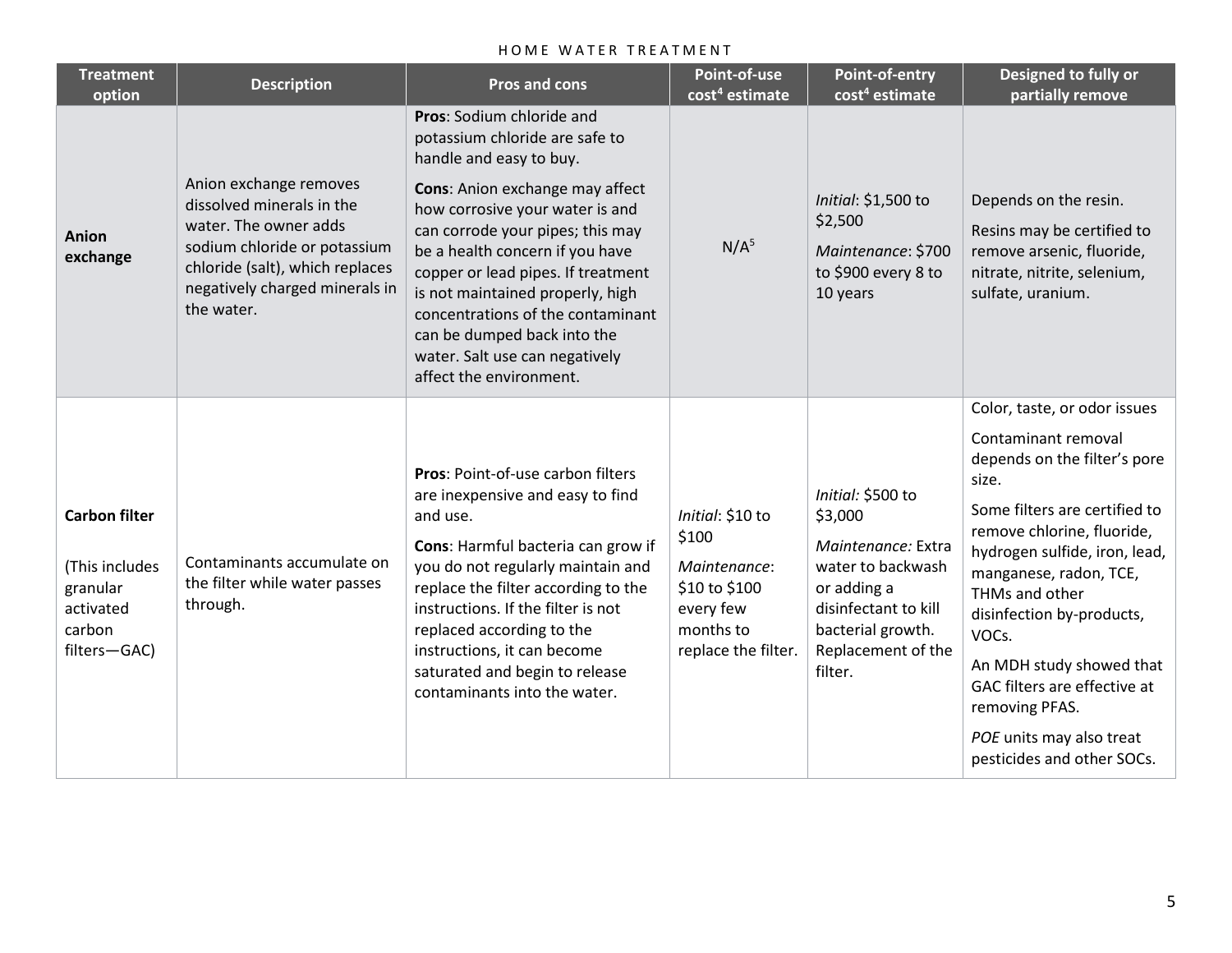| <b>Treatment</b><br>option                          | <b>Description</b>                                                                                                                                                                                                                                                                                        | <b>Pros and cons</b>                                                                                                                                                                                                                                                                                                                                                                                                                                                                            | Point-of-use<br>cost <sup>4</sup> estimate                                              | Point-of-entry<br>cost <sup>4</sup> estimate                                                                                       | Designed to fully or<br>partially remove                                                                                                                                                                                                                  |
|-----------------------------------------------------|-----------------------------------------------------------------------------------------------------------------------------------------------------------------------------------------------------------------------------------------------------------------------------------------------------------|-------------------------------------------------------------------------------------------------------------------------------------------------------------------------------------------------------------------------------------------------------------------------------------------------------------------------------------------------------------------------------------------------------------------------------------------------------------------------------------------------|-----------------------------------------------------------------------------------------|------------------------------------------------------------------------------------------------------------------------------------|-----------------------------------------------------------------------------------------------------------------------------------------------------------------------------------------------------------------------------------------------------------|
| <b>Continuous</b><br>chlorination<br>and filtration | The owner adds chlorine<br>bleach (a disinfectant that kills<br>bacteria and viruses) to a<br>holding tank. A pump feeds<br>chlorine into the water, which<br>helps change dissolved<br>contaminants into solid<br>particles. The solid particles<br>are large enough to be filtered<br>out of the water. | Pros: Use of chlorination helps<br>prevent microbial growth<br>throughout the plumbing system.<br><b>Cons:</b> Chlorination systems are<br>complex, may take up a lot of<br>space, and require frequent<br>maintenance and monitoring. May<br>create chemicals (by-products) in<br>the drinking water. If the levels are<br>high enough, by-products can<br>cause long-term health issues. An<br>additional carbon filter may be<br>needed to remove the chlorine<br>taste from drinking water. | N/A <sup>5</sup>                                                                        | Initial: \$500 to<br>\$2,500<br>Maintenance: Cost<br>of bleach; extra<br>water to backwash;<br>replacement of the<br>filter media. | Color, taste, or odor issues<br>Arsenic (only if there is also<br>high iron), bacteria,<br>hydrogen sulfide, iron,<br>manganese, nitrite, viruses<br>May partially remove:<br>ammonia, radium.                                                            |
| <b>Distillation</b>                                 | Distillers boil water, which<br>makes steam. The steam rises<br>and leaves contaminants<br>behind. The steam hits a<br>cooling section, where it<br>condenses back to liquid<br>water.                                                                                                                    | Pros: Removes a wider variety and<br>greater amount of contaminants<br>than many other treatment<br>options. Kills 100% of bacteria,<br>viruses, and pathogens, so you can<br>still drink your water during boil<br>water advisories or if your well<br>becomes contaminated.<br>Cons: Heating the water to create<br>steam can be expensive. Water<br>may taste 'flat' because oxygen<br>and minerals are reduced.                                                                             | Initial: \$300 to<br>\$1,200<br>Cost<br>consideration:<br>Energy cost to<br>boil water. | N/A <sup>5</sup>                                                                                                                   | Color, taste, or odor issues<br>Arsenic, bacteria, calcium,<br>chloride, copper, fluoride,<br>iron, lead, magnesium,<br>manganese, nitrate, nitrite,<br>ODS, some pesticides and<br>other SOCs, radium,<br>selenium, sodium, sulfate,<br>uranium, viruses |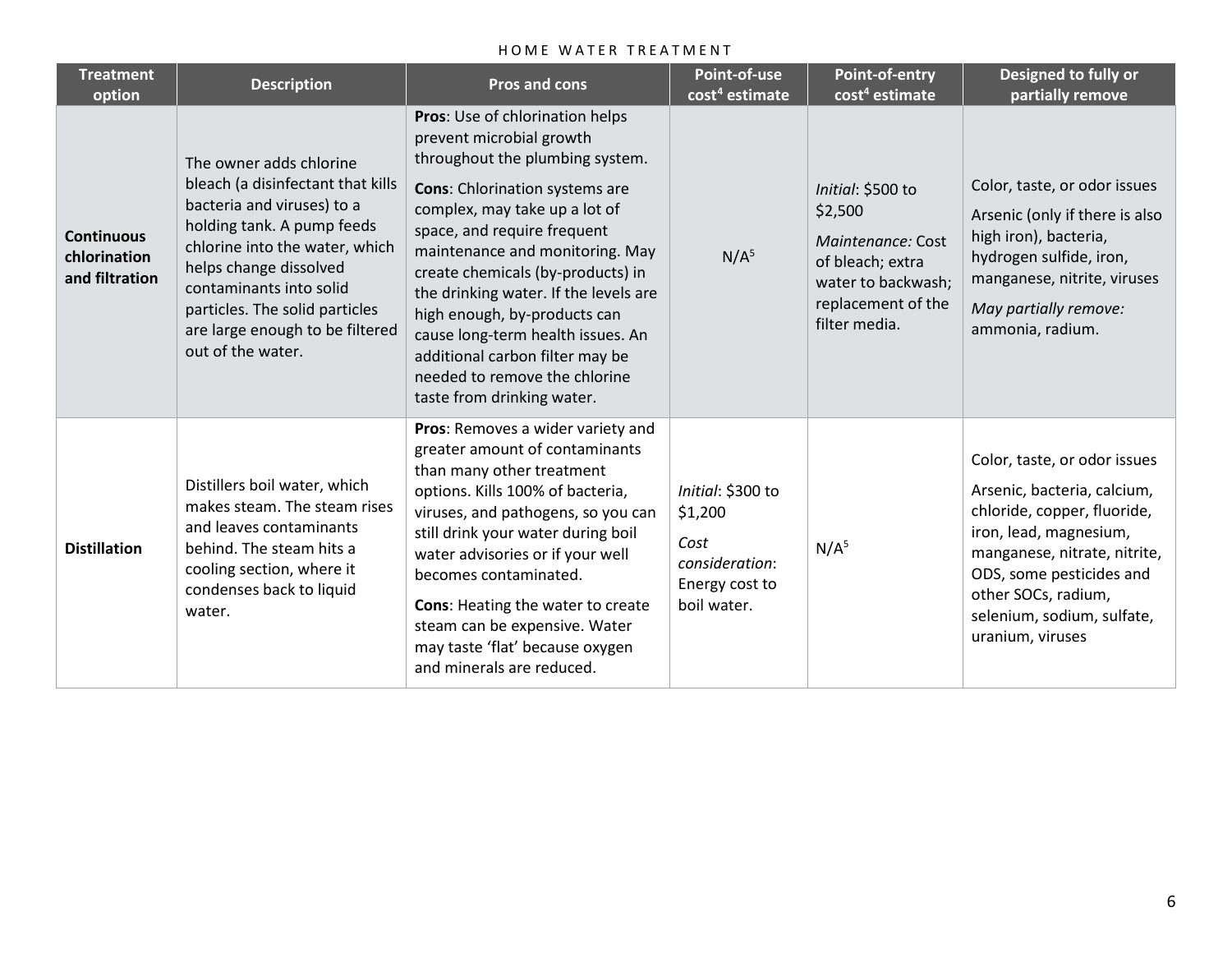| <b>Treatment</b><br>option         | <b>Description</b>                                                                                                                                                                                                                                                                   | <b>Pros and cons</b>                                                                                                                                                                                                                                                                                                                                                                                                                                       | Point-of-use<br>cost <sup>4</sup> estimate                                              | Point-of-entry<br>cost <sup>4</sup> estimate                                                                                             | Designed to fully or<br>partially remove                                                                                                                                                                                                                                                                                              |  |
|------------------------------------|--------------------------------------------------------------------------------------------------------------------------------------------------------------------------------------------------------------------------------------------------------------------------------------|------------------------------------------------------------------------------------------------------------------------------------------------------------------------------------------------------------------------------------------------------------------------------------------------------------------------------------------------------------------------------------------------------------------------------------------------------------|-----------------------------------------------------------------------------------------|------------------------------------------------------------------------------------------------------------------------------------------|---------------------------------------------------------------------------------------------------------------------------------------------------------------------------------------------------------------------------------------------------------------------------------------------------------------------------------------|--|
| Oxidizing<br>media<br>filtration   | A media bed changes<br>dissolved contaminants into<br>solid particles. The solid<br>particles are large enough to<br>be filtered out of the water.                                                                                                                                   | Pros: More effective than other<br>oxidation and filtration methods at<br>removing iron, manganese,<br>arsenic, and radium. Does not<br>require a continuous chemical<br>feed.<br><b>Cons: Requires periodic</b><br>regeneration of the media<br>(backwashing or soaking with a<br>chemical solution to make the<br>media work again). Regeneration<br>can be messy, and the chemicals<br>can be harmful, so they must be<br>handled and stored carefully. | N/A <sup>5</sup>                                                                        | Initial: \$1,500 to<br>\$3,000<br>Maintenance: Extra<br>water to backwash;<br>cost for chemicals;<br>replacement of the<br>filter media. | Color, taste, or odor issues<br>Arsenic (only if there is also<br>high iron), hydrogen sulfide,<br>iron, manganese, radium                                                                                                                                                                                                            |  |
| <b>Ozonation</b><br>and filtration | Ozone (a disinfectant that kills<br>bacteria and viruses) is<br>generated using electricity<br>and then injected into the<br>water. The ozone changes<br>dissolved contaminants into<br>solid particles. The solid<br>particles are large enough to<br>be filtered out of the water. | Pros: Does not require handling of<br>chemicals. Ozone rapidly degrades,<br>so no ozone reaches the consumer<br>through the drinking water.<br>Cons: Uses a lot of energy.                                                                                                                                                                                                                                                                                 | N/A <sup>5</sup>                                                                        | Call a water<br>treatment<br>professional to get<br>a quote.                                                                             | Color, taste, or odor issues<br>Arsenic (only if there is also<br>high iron), bacteria,<br>hydrogen sulfide, iron,<br>manganese, nitrite, viruses                                                                                                                                                                                     |  |
| <b>Reverse</b><br>osmosis (RO)     | RO uses energy to push water<br>through a membrane with<br>tiny pores. The membrane<br>stops many contaminants<br>while allowing water to pass<br>through.                                                                                                                           | Pros: Removes a wider variety and<br>greater amount of contaminants<br>than many other treatment<br>options.<br>Cons: Can create a lot of<br>wastewater. May require<br>pretreatment to prevent the<br>membrane from getting clogged.                                                                                                                                                                                                                      | Initial: \$300 to<br>\$1,500<br>Maintenance:<br>\$100 to \$200<br>every 1 to 2<br>years | Initial: \$5,000 to<br>\$12,000<br>Maintenance: \$250<br>to \$500 every 1 to<br>2 years                                                  | Color, taste, or odor issues<br>Arsenic, bacteria, calcium,<br>chloride, copper, fluoride,<br>iron, lead, magnesium,<br>manganese, nitrate, nitrite,<br>other dissolved solids,<br>pesticides and other SOCs,<br>PFAS, radium, selenium,<br>sodium, sulfate, other<br>metals, TCE, THMs,<br>uranium, vinyl chloride,<br>viruses, VOCs |  |